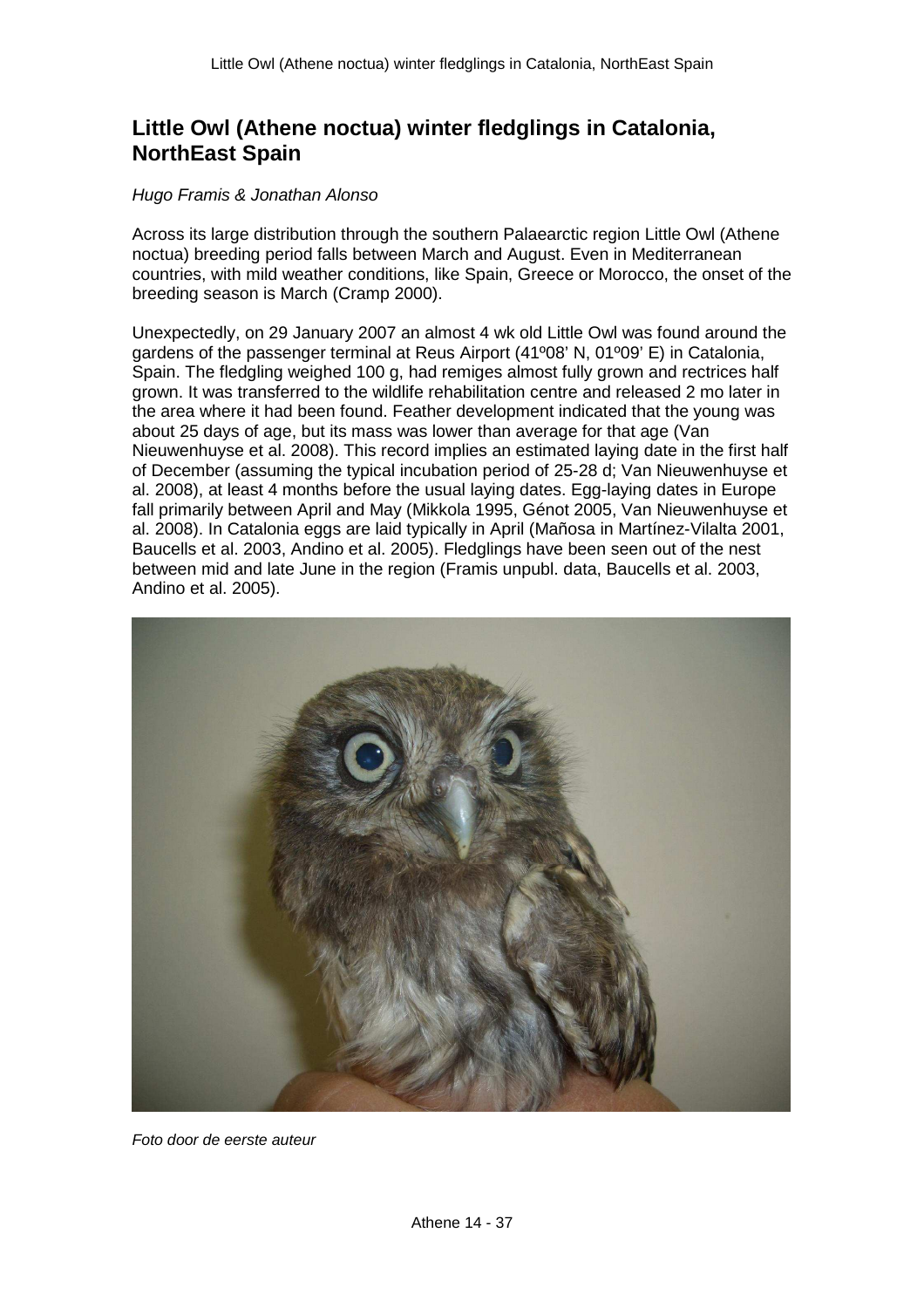Winter breeding records are rare for Little Owl. Génot cited the earliest clutch in France, found in January 1927, and the earliest record of all in December 1949, in Hungary (Génot 2005). Another early record was documented in Turkey (Van Nieuwenhuyse et al. 2008).

To our knowledge, winter breeding in Little Owls in Spain has not been published. However, a similar case was found in the records of one of the rehabilitation centres in Catalonia. Of >200 Little Owl admitted for rehabilitation or treatment between 1994 and 2005, two fledglings arrived at the centre on 26 January 2000, from Prat de Llobregat (41º19' N, 2º05' E) near Barcelona city (Departament de Medi Ambient i Habitatge). One factor that may have contributed to winter breeding is local temperature change. In order to quantify a possible variation, we compared temperatures in 2006 with a long series of previous years at Reus Airport. The mean temperature at the airport in November 2006 was 14.7°C  $\pm$  1.9 SD, compared to the thirty-vear average of 12.4 °C  $\pm$ 1.4 SD (1971-2000; Weather Forecast Office at Reus Airport pers. comm.).

In other species, early breeding dates have sometimes been correlated to an increase in local temperatures. Kniprath et al. (2008) studied Barn Owls (Tyto alba) in Germany for more than 25 yr and found that egg-laying dates in Barn Owls had advanced at a rate of 0.43 to 0.87 d per yr during that time. These results correspond with a trend observed for over 60 bird species in England: earlier egg-laying episodes were related to warmer temperatures (Kniprath et al. 2008). Gustin (2006) documented the first winter breeding record for Long-eared Owl (Asio otus) in Italy but found no significant change in temperatures between the months of his observations and for the previous 28 yr.

The results of Kniprath et al. (2008) suggest that, if the current trend continues, Barn Owls may eventually breed in winter. Barn Owl is a very adaptible with a flexible and lengthy breeding period (Martin 1994); in that respect, it differs from the Little Owl which has great breeding synchrony (Mikkola 1995), making winter breeding for the latter species more unlikely.

Some Barn Owl studies have demonstrated how weather conditions can affect reproductive timing and success: climate may affect female body condition, as well as access to food (Marti 1994, Zuberogoitia 2000). Factors limiting breeding success may vary greatly from region to region, or even from area to area. In Spain where irruptions of microtines are uncommon, Barn Owl breeding success likely is limited by rainfall, at least in the Vizcaya area of northern Spain (Zuberogoitia 2000). However, in some areas of Eastern Spain where rain is scarcer and prey populations are constant through the year, Barn Owls occasionally have third broods, whereas north of the Pyrenees they rarely produce second broods (Martínez et al. 2002).

Similarly, Little Owl breeding phenology may likewise be influenced by the availability of food as well as climate conditions: early laying dates are associated with peak vole years, but bad weather conditions can delay laying. Interestingly, a large amount of rain in spring may have contradictory influences on egg laying date: in some cases, when rain has been abundant, egg laying may be advanced due to the improvement in female's body condition because of the availability of earthworms; however, in other cases, laying may be delayed as rainfall increases (Van Nieuwenhuyse et al. 2008). Little Owl winter fledglings found in Catalonia simply enlarge the short list of species observed breeding in the winter. Such breeding patterns for other bird species may be linked to climate change. However, such unusual observations may simply represent deviations from the mean. The ultimate cause of this unusual behaviour remains unknown.